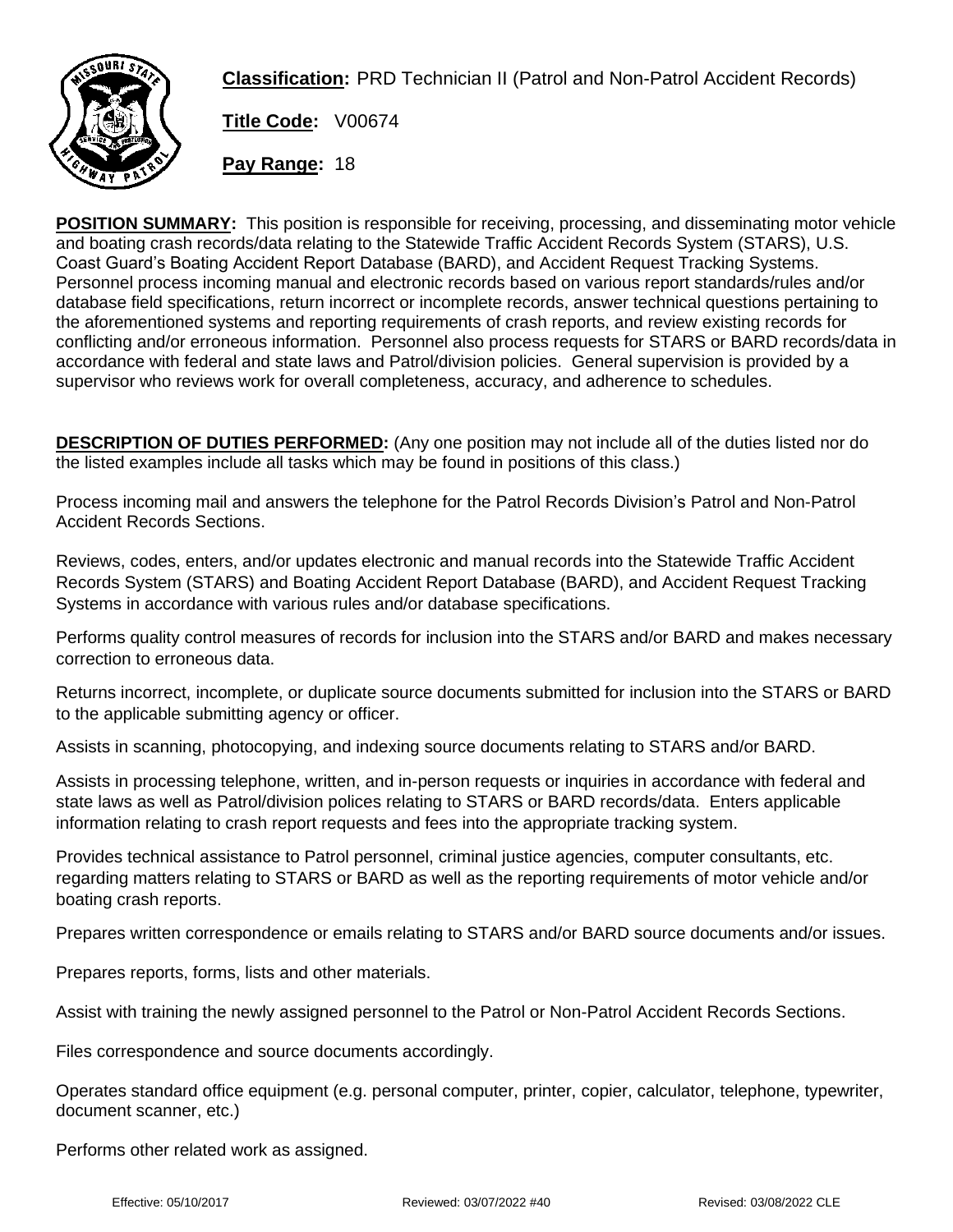**REQUIRED KNOWLEDGE, SKILLS, AND ABILITIES:** Working knowledge of record entry, codes, and quality control policies, standards, processes and procedures, and database field specifications relating to STARS and/or BARD.

Working knowledge of the publications *Manual on Classification of Motor Vehicle Accidents, ANSI-D.16., Missouri Uniform Crash Report Preparation Manual, and Boating/Drowning Accident Investigation Report Preparation Manual.*

Working knowledge of the Missouri Sunshine Law as well as state and federal laws and Patrol/division policies relating to the reporting and dissemination of crash reports/data.

Working knowledge of Patrol policies and procedures relating motor vehicle and boating crash reporting.

Working knowledge of state laws relating to the reporting of records to the STARS.

Working knowledge of computer systems as well as the workflow of documents/data in relation to the STARS and/or BARD.

Working knowledge of the Missouri Uniform Law Enforcement System (MULES) and Department of Revenue vehicle and driver record systems as it applies to the Patrol and Non-Patrol Accident Records Sections.

Knowledge of the basic rules of grammar and arithmetic.

Knowledge of various forms of computer software (Excel, Outlook, Lotus, Word, etc.).

Ability to sit in front of a computer terminal and perform work related tasks for extended periods of time.

Ability to alphabetize, transport, file, and purge records/documents.

Ability to work independently as well as follow oral and written instruction.

Ability to exercise judgment and discretion and make decisions in accordance with laws, policies and regulations.

Ability to proofread and edit computer entries.

Ability to multi-task and prioritize assignments.

Ability to establish and maintain records and files (both electronic and hardcopy).

Ability to work under pressure.

Ability to operate basic office equipment as detailed in the description of duties.

Ability to handle restricted and confidential information in a professional manner and maintain the information as such.

Ability to compile and interpret statistical information.

Ability to demonstrate work techniques in the training of other employees.

Ability to communicate in English clearly and concisely, both orally and in writing.

Ability to establish and maintain harmonious working relations with others.